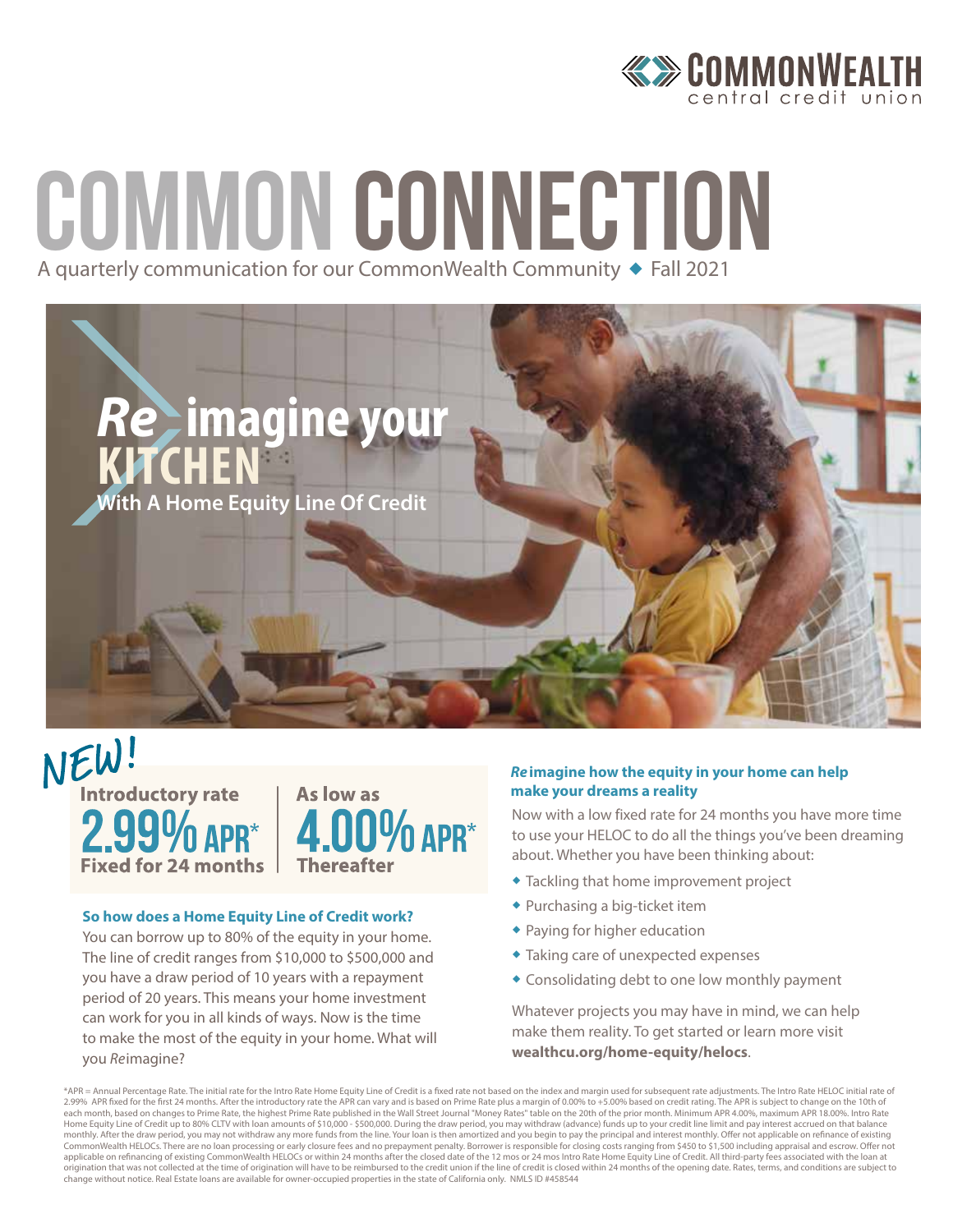# 2021 Travel: A whole new world

Many aspects of travel have changed, but protecting our physical and financial health is needed to give travelers the confidence to go out again. In addition, protecting investments will be paramount given the unforeseeable nature of travel and the countless variables that could potentially derail travel plans and experiences.

#### **Why travel insurance?**

There are many ways to protect your vacation, including planning, steering clear of potentially dangerous vacation spots, and getting the right travel insurance policy. Travel experts agree that travel insurance is more valuable now than ever. However, with that said, many hazards still exist around travel. For instance, you won't be covered by travel insurance if you cancel a trip out of fear of getting sick or for government-imposed bans or restrictions (even in the case of the COVID-19 pandemic). These are the types of insurance you should consider to allow for safe travel and financial peace of mind.

**1. Travel health insurance**

#### **2. Trip cancellation or travel disruption insurance**

#### **Travel health insurance**

If you're traveling internationally, remember most medical plans (including Medicare) won't cover you while you travel abroad, and you'll have to pay out-of-pocket for any service. Even in a country with nationalized healthcare, it may not cover non-citizens.

If you have existing issues with your health, if you're traveling for more than six months, or if you'll be participating in adventurous sports such as scuba diving or rock climbing, you'll want to see if your current healthcare covers emergencies while traveling. Ask if there are exclusions, such as for adventure activities or preexisting conditions. As you plan for your trip, consider your insurance options as you may need emergency medical insurance specially designed for travel.

#### **Trip cancellation or travel disruption insurance**

In times of uncertainty, trip cancellation insurance can provide a lot in the way of peace of mind. According to a AAA travel survey, 88% of travelers who purchase cancellation insurance say that the protection offered under this type of policy is the most valuable benefit they receive. While it can help reimburse you if you cancel your trip, it doesn't cover every possible problem, so it's crucial to understand what it does and doesn't cover.

Trip cancellation insurance can be sold as optional coverage on a base travel insurance policy, but some companies sell it as a standalone policy.

As previously mentioned, fear of illness isn't a covered reason for canceling your trip under most travel insurance plans you buy. Most plans cover specific reasons, or "named perils," that can cause you to cancel. What does trip cancellation insurance cover?

- $\bullet$  Unforeseen medical conditions or any severe injury that makes you or your travel companion unable to travel (as ordered by a licensed physician).
- Strikes or severe weather resulting in travel services being unable to operate.
- You or your travel companion's death, or the death of a non-traveling family member.
- $\triangle$  Legal obligations such as jury duty or being served with a subpoena or court order.
- Natural disasters at home or at the destination making them uninhabitable.

With this benefit, the policy will pay for unexpected shortterm delays to your travel which often include meals, accommodations, and transportation.

Travel insurance may reimburse financial losses, assist with emergency medical care, and provide peace of mind to enjoy your trip to the fullest. Whatever you do this holiday season be safe and have a plan if you are forced to cancel your trip.

*Source: BALANCE*

### the perfect credit card for the holiday season

With the holidays approaching, we have the perfect credit card for you. Whether you need a little help with buying gifts, are planning to travel, or simply want to organize your finances—the Cash Back Visa® Platinum is the card for!

**With a Cash Back Visa Platinum earn 1% cash back on all purchases.** Plus choose one of these special offers when you open a new credit card:

- An intro rate of 0% APR<sup>\*</sup> on balance transfers for 12 months<sup>1</sup>
- Or an intro rate of **2.99% APR**\* on purchases for the first 6 months<sup>1</sup>

Start off the holiday season with a new credit card that fits your lifestyle. Visit **wealthcu.org/credit-cards**.

\*APR = Annual Percentage Rate.

1 New cardholder will choose between two Introductory offers. Option 1 an introductory 0% APR for balance transfers will apply to transactions posted to your account during the first 90 days following the opening of your account. A 3% balance transfer fee will be charged immediately when balances are transferred to your CommonWealth credit card. Balance transfer(s) cannot be used for repayment of any CommonWealth credit card or other accounts owed to CommonWealth. Option 2 an introductory rate of 2.99% APR is for purchases made in the first 6 months after opening the account. After the introductory rate period, the rate thereafter is based on creditworthiness factors and the APR will vary with the market based on prime rate. All loans are subject to credit approval. Certain restrictions may apply. Cannot be combined with any other offer and is subject to change without notice. Visit wealthcu.org/credit-cards to view our full credit card disclosures.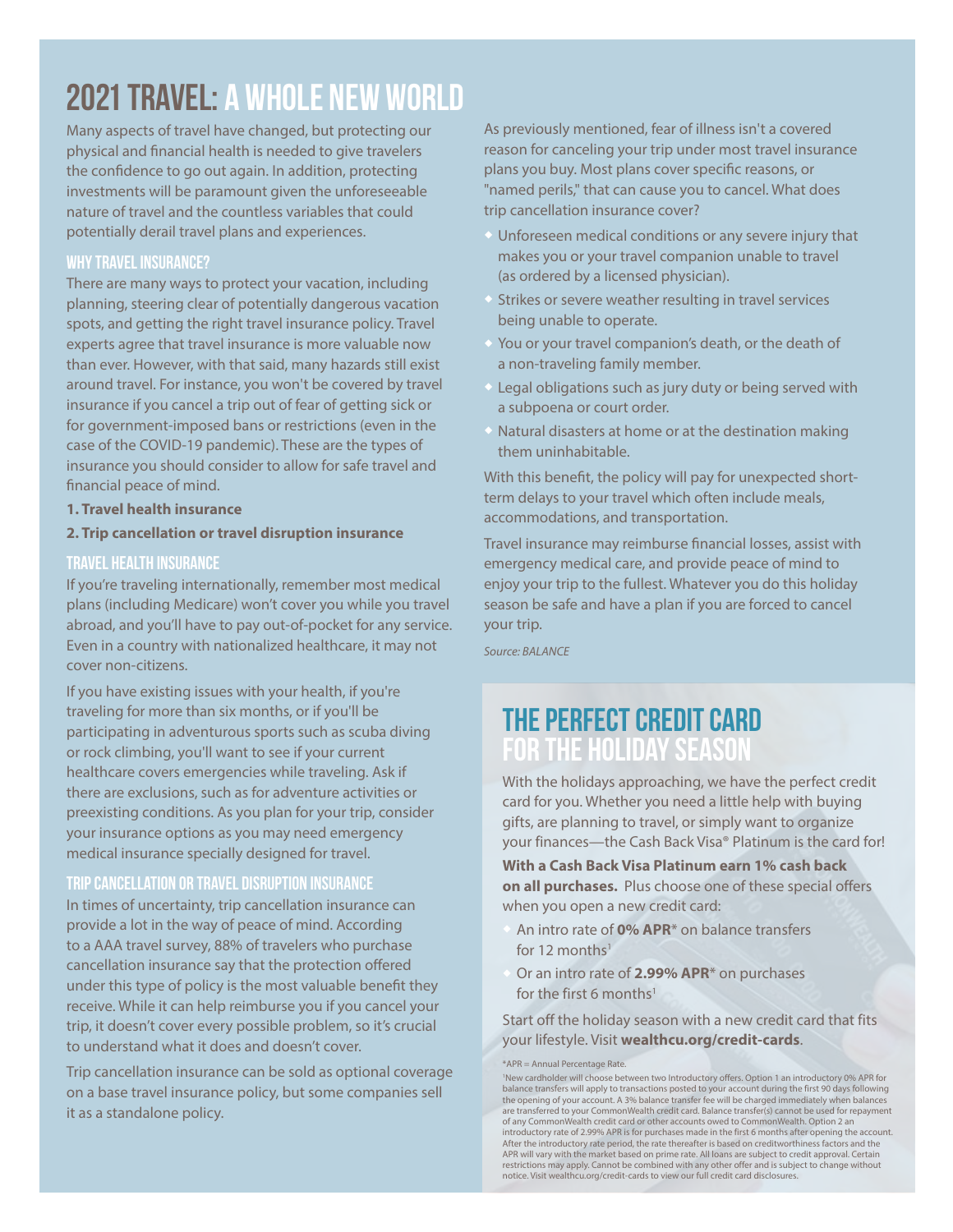# 10 Ways seniors can avoid financial abuse

When it comes to family holiday gatherings, conventional wisdom holds that it's best to avoid conversations about money and politics. This year, steering clear of political talk is probably a wise idea. But if anyone in the family is a senior and potentially in need of assistance, this might be a good time to put personal finances on the agenda.

### **Here are some steps seniors or their loved ones can take to prevent financial abuse.**

#### **1 USE DIRECT DEPOSIT**

Set up direct deposit, so pension and benefit checks are deposited directly into the senior's account. That way checks cannot go missing in the mail or be taken by nefarious caregivers.

#### 2 Arrange for Account Oversight

Make sure that someone close to the senior has access to his or her accounts to be able to see if anything unusual is going on, like big checks being written or larger-than-usual cash withdrawals from ATMs. The oversight can be through copies of monthly statements or online access to accounts. A joint account with someone gives them oversight as well as the ability to write checks, make investment decisions and take steps if necessary to protect the funds in the account. It also avoids probate, making the transition somewhat easier at the owner's death. But make sure you only add the name of someone you really trust to the account because it can also be an avenue for financial abuse if the joint owner becomes the perpetrator.

#### **3 Use a Revocable Trust**

Revocable trusts can be useful for a number of reasons. They include all of the benefits of joint accounts, with few of the drawbacks. Your revocable trust gives someone you trust access to your accounts in trust and the ability to step in seamlessly if you become disabled. Unlike a joint account, it does not give the trustee any ownership interest in the account.

#### **4 Build Safeguards into a Power Of Attorney**

A power of attorney allows a person to appoint an agent to act in his or her place for financial purposes when and if the person ever becomes incapacitated. Unfortunately, unscrupulous agents can take advantage of this power. If this is a concern, the power of attorney document can build in safeguards. For example, the document could name co-agents or require the agent to periodically report to a third party.

#### **5 Visit Often**

Nothing prevents financial abuse or stops it in its tracks better than frequent visits by loved ones. Either the potential perpetrator will see that the senior can't be isolated and taken advantage of or family members and friends will notice the abuse before it goes too far. If possible, offer to help sort bills and look at finances.

#### **6 Talk About Finances and Scams**

You should talk to your loved ones about their finances and stay up to date on the various scams going around. You can check with the AARP fraud website to monitor current scams in your area. Make sure seniors understand not to click on links in suspicious emails or give out personal information over the phone.

#### 7 Simplify Finances

Over the years, seniors may have opened a number of accounts and have several credit cards. You should streamline these down to a few essential accounts and cards in order to make things easier to monitor.

#### **8 Use a Limited Credit Card**

Credit cards are now available that allow another person to monitor the activity of the cardholder and to limit both the amount spent and where it can be spent. You could also use a prepaid Visa card.

#### **9 Limit Calls**

It is quite easy to register your telephone number with the Federal Trade Commission's Do Not Call Registry either online at **www.donotcall.gov** or by calling 888.382.1222. While this may not stop someone intent on defrauding a senior, it should help reduce calls from salespeople. You can also sign up for Nomorobo to block some robo calls.

#### **10 OPT OUT OF MAIL SOLICITATIONS**

At **www.dmachoice.org** the Direct Marketing Association permits you to limit the amount of catalogs, credit card offers and other direct mail pieces you or a loved one receives.

While there's no foolproof measure you can take that will both prevent financial fraud and leave you or your loved one with at least some independence and control over his or her finances, the steps described above can make the world a safer financial place. Just remember what was said at the beginning: isolation is a breeding ground for financial abuse. Social involvement is the best protection.

*Source: www.elderlawanswers.com*